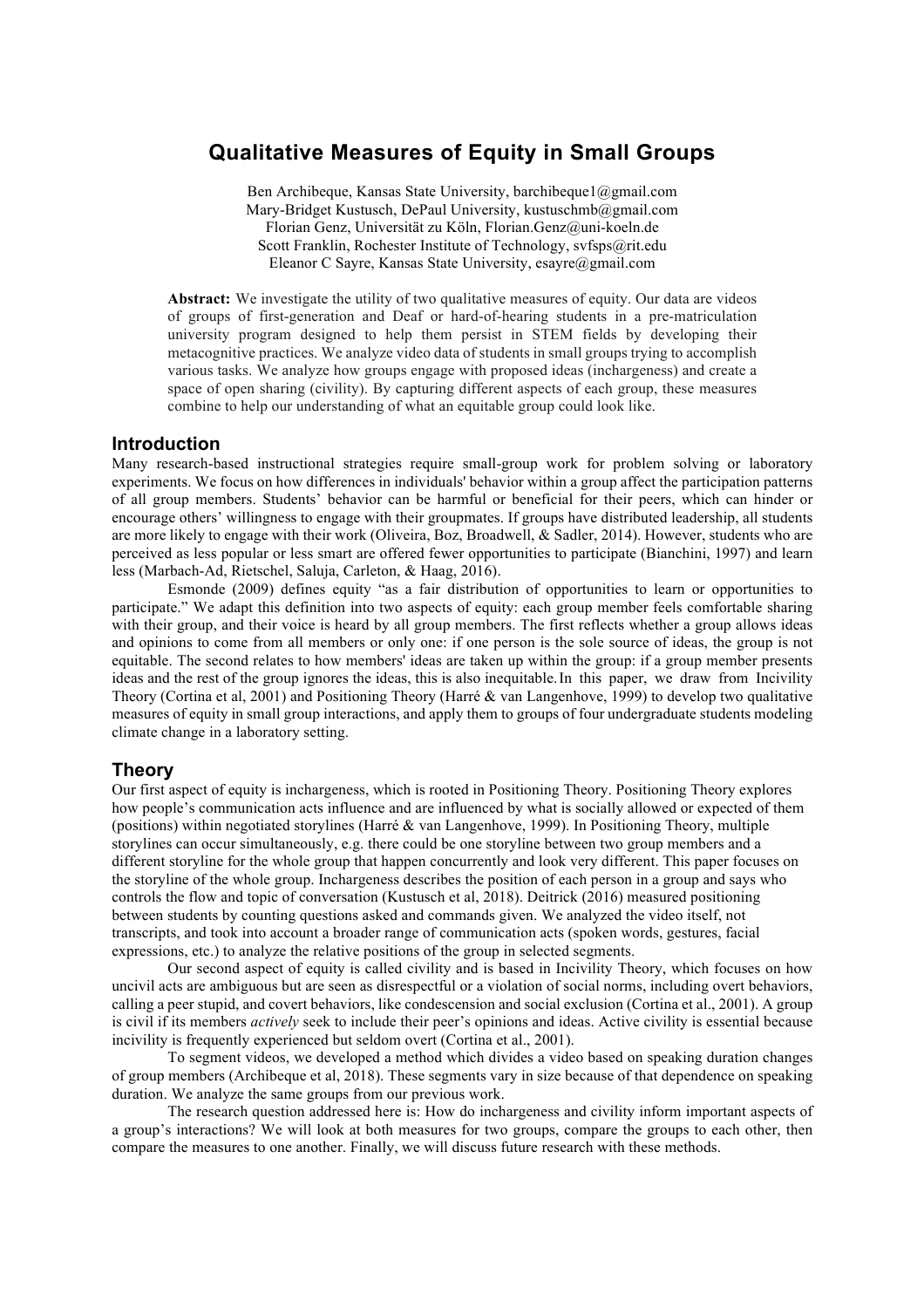### **Context and Methods**

The participants are from a private, doctoral granting technical institute in a two week, pre-matriculation program for first generation (FG) and d/Deaf or hard-of-hearing (DHH) individuals who intend to major in STEM. The program supports their persistence in STEM through metacognitive skill development and community building. Each student identifies with at least one (and often several) underrepresented or marginalized group in higher education. Overall, the race and gender composition of the participants are approximately representative of the general US population in terms of race and gender, with an oversampling of DHH individuals.

This paper analyzes video of two groups (four students in each) developing models for climate change lasting approximately 30 minutes: one group which seemed inequitable and one which seemed equitable based on previous work using quantitative measures of equity (Archibeque et al., 2018); however, the quantitative analysis felt insufficient alone because it did not completely reflect our intuition of the groups. Our intuition was that both groups were inequitable. Here we turn to qualitative measures. In the first group, the students are trying to develop an equation for the amount of carbon dioxide entering the atmosphere annually. In the second group, the students begin by individually journaling "everything they know" about climate change. Then, they were told to reconcile their understandings with their groupmates and develop a model of the atmosphere with the supplies on the table. The groups are from different days in the program, and one student appears in both groups.

To rate inchargeness, multiple raters collaboratively analyzed the communication acts in each segment and rated the inchargeness of each participant during each segment, coming to consensus each time. To operationalize civility, we developed a coding scheme which scores (in)civil behavior across nine axes. For each segment, multiple independent raters select whether that segment was civil, uncivil, and/or neutral on each axis. One axis, for example, is "Group members did not talk over one another more than is socially expected; Group members talked over one another more than is socially expected; Group members did not talk." Because participants might be mixed in their (in)civil behavior, two categories might be selected for the same time segment on the same axis. After rating the video, raters discussed and came to agreement for each segment.

#### **Results**

#### Group one

This group consists of Brittany, Jessica, Justin, and Pat. In the first segment, Justin is clearly leading what the group is talking about. When he gets off topic, the others get off topic and vice versa. When he drops a topic, it might be discussed by others, but only briefly before they engage with his new topic. Pat was rated with the next most inchargeness. This is because she is treated as a sage of the group. Whenever there is an idea that someone is unsure of, they ask Pat to make sure it "makes sense." She is also mostly responsible for writing the group's ideas; this is not assigned to her but she does it while Justin is frequently pulling the group toward non-task oriented talk and she engages in off-topic talk less frequently than others. The person with the next most inchargeness in this segment is Brittany. There are several times when Brittany makes a bid to the floor and it is picked up by Justin or Jessica, although not all her bids are picked up. This is true both for task and non-task related bids. Jessica has the least inchargeness. There are several times when she makes bids directly to Justin but is ignored. When they are not directed to Justin, she still has to repeat herself to be acknowledged. There is one point where Justin tells the group to list things which emit carbon dioxide and has his supplies like he will write the ideas down. Then Brittany and Jessica, mostly Brittany, list off ideas but instead of writing down their ideas verbatim, he adapts them (e.g., cars become technology), but when Pat joins in the listing, Justin does not verbalize that he is changing her words like he did for the other two. This showcases Justin's higher positioning overall, Pat's status in the group as someone who is knowledgeable, and Brittany and Jessica's lower positioning overall.

At the end of the episode, an interesting event happens which had potential to change the inchargeness distribution, but did not. After they realized Pat was incorrect and they needed new ideas, Brittany saw an opportunity include Jessica, saying "Why don't we ask Jessica. She is our math person." (Jessica is going to be an applied math major.) Jessica begins speaking, but Justin quickly appears disinterested and writes in his journal, which is a significant departure from how he has been engaging. Shortly after Brittany invites Jessica to speak, the group returns to their original norms: Justin controls the conversation flow, Pat does not interact much but is treated as knowledgeable, and Brittany and Jessica's inchargeness is mostly unchanged. Throughout, Jessica appears to have little say in what the group does or talks about.

This group's speaking time is so heavily dominated by one person that it is difficult to contextualize other people's interactions. Justin is uncivil but the others are, mostly, civil to each other. In the first segment, there were seven uncivil, three civil, and two neutral statements. An exemplar interaction of this segment is between Justin and Jessica. In the span of a few minutes, Justin proposes a few topics to which Brittany and Jessica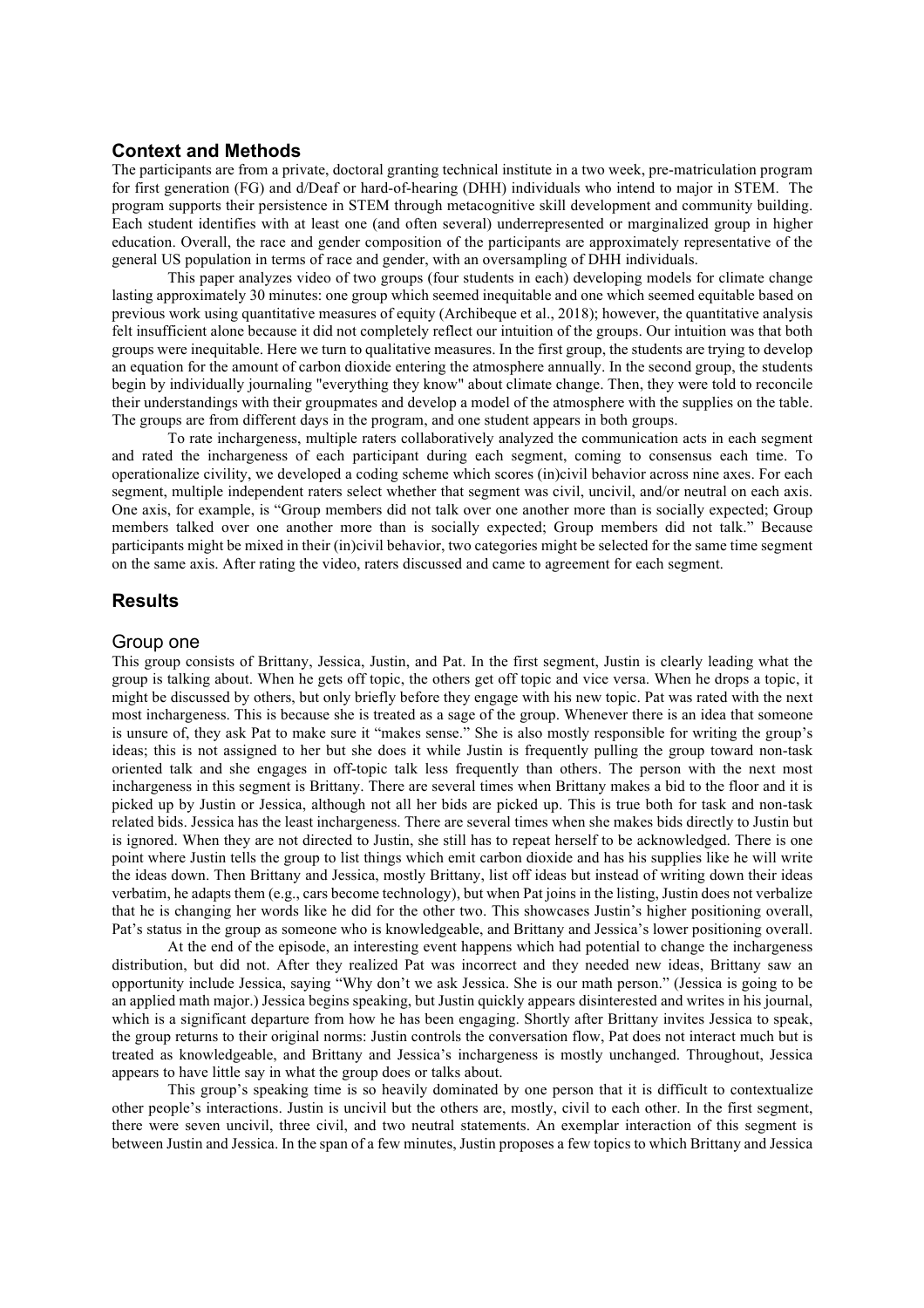respond, but only Brittany's response gets feedback from Justin. However, even when he responds, he is clearly looking for her to make specific responses to him and cuts Brittany off frequently.

In the final segment, the event which could have changed the positioning is a two-sided action. On one side, it is civil because Brittany makes an active attempt to include a group member who has been quiet throughout the activity. On the other side, Justin ignores Jessica, which is uncivil. This segment had five civil, five uncivil, and four neutral statements. This segment largely consists of the group sitting in silence. Pat and Justin write separately in their journals and Brittany and Jessica watch them. Eventually Justin asks if what he wrote is okay. It appears as though he shares his journal with Brittany, who holds it so Jessica can see it simultaneously. However, Jessica's inclusion seems to be a result of Brittany's action, not a result of Justin trying to include Jessica.

This group is inequitable according to both qualitative measures. This group has a centralized inchargeness distribution throughout the episode with only slight variations between the people who have smaller amounts of inchargeness, which makes the group very inequitable. The group averages five uncivil, four civil, and three neutral statements, which also makes them inequitable. However, the group also has many neutral statements from the codebook because they speak infrequently. The combination of concentrated inchargeness and incivility show this group as both unwelcoming and silencing. This was the group which we perceived as inequitable, so these measures align with our intuition and quantitative measures.

#### Group two

The second group consists of Brock, Herb, Jakob, and Justin. In the first segment, Justin has the most inchargeness but only slightly more than Jakob. When Justin makes bids to the floor, someone in the group always responds to him. He also proposes the most ideas. Jakob's inchargeness is slightly lower because his bids are mostly responses to other bids. It is still high because he openly disagrees with Justin and defends Justin's ideas to Brock and Herb. Herb has the next most inchargeness because he proposes ideas which are occasionally accepted by the group, although he does not speak much. Brock has the least inchargeness because he speaks frequently, but his ideas are ignored by the group. There is one point where he asks "Can I suggest something?" to the group and proposes an idea he had already suggested four times. Only when he asked permission was he allowed to engage with the group. In other cases, he does not ask permission but still has to repeat himself to get his ideas into the group space. Being ignored represents less inchargeness because it shows he has less control over what is talked about and must be allowed into the group. In contrast, Jakob and Justin's ideas are, at worst, acknowledged by the other.

Near the end of the first segment, Jakob begins to explain an idea and indicates he wants to monologue. Before he begins, the teacher comes over to ask what the group is doing. Brock says they are still deciding. Jakob responds with "that is what I am doing" and proceeds to elaborate his thoughts to the instructor. In this case, he uses the instructor's question to state his ideas with minimal interruption and take more inchargeness. When the second segment begins, Jakob is a few seconds into his lengthy explanation. In this segment, Jakob and Justin have equal amounts of inchargeness. It is clear that Jakob's push to be heard in the group is received. Justin still has as much inchargeness, however, because even though he is not proposing ideas, he is clearly open to providing Jakob feedback. Herb's inchargeness has shifted down, below Brock, in this segment. There is little to no time allotted here for him to engage with his group; the other group members dominate discussion. Brock's role has not changed because he is still making bids which are mostly ignored.

In terms of civility, in the first segment, Brock is ignored by his peers as he repeatedly brings up an idea but is only acknowledged after several bids; he literally asks to make a suggestion at one point. Another example of the group's civility is when Justin and Jakob are simultaneously talking and clearly want to say something about what to do next. They talk over each other until Jakob begins to make a 'baap' noise any time Justin tries to say something. Eventually Justin stops talking and Jakob begins to explain what he wanted to. In this segment there are four civil, seven uncivil and no neutral statements.

The second segment is mostly Jakob explaining to the instructor. This group is kind about Jakob's explanation, mostly does not interrupt him, and occasionally contributes to the discussion instead of holding fast to their opinions without reason. This segment has five civil, four uncivil, and five neutral statements.

We expected this group to be more equitable based on the quantitative measures but inequitable according to our intuition. According to these two qualitative measures, it is inequitable. Inchargeness is distributed between two people, which means it is more equitable than the first group, but is clearly not evenly distributed, which means it is still inequitable. Brock and Herb clearly do not have a voice in the group. This group averages five civil, five uncivil, and two neutral statements, which is slightly more civil than Group One but has the same amount of incivility. The civility of the group was difficult to reconcile because they were inconsistent in their actions. Brock was both ignored and acknowledged by the same people in a short period of time; they all talked over one another but, some of this time, they were engaging with one another's ideas.